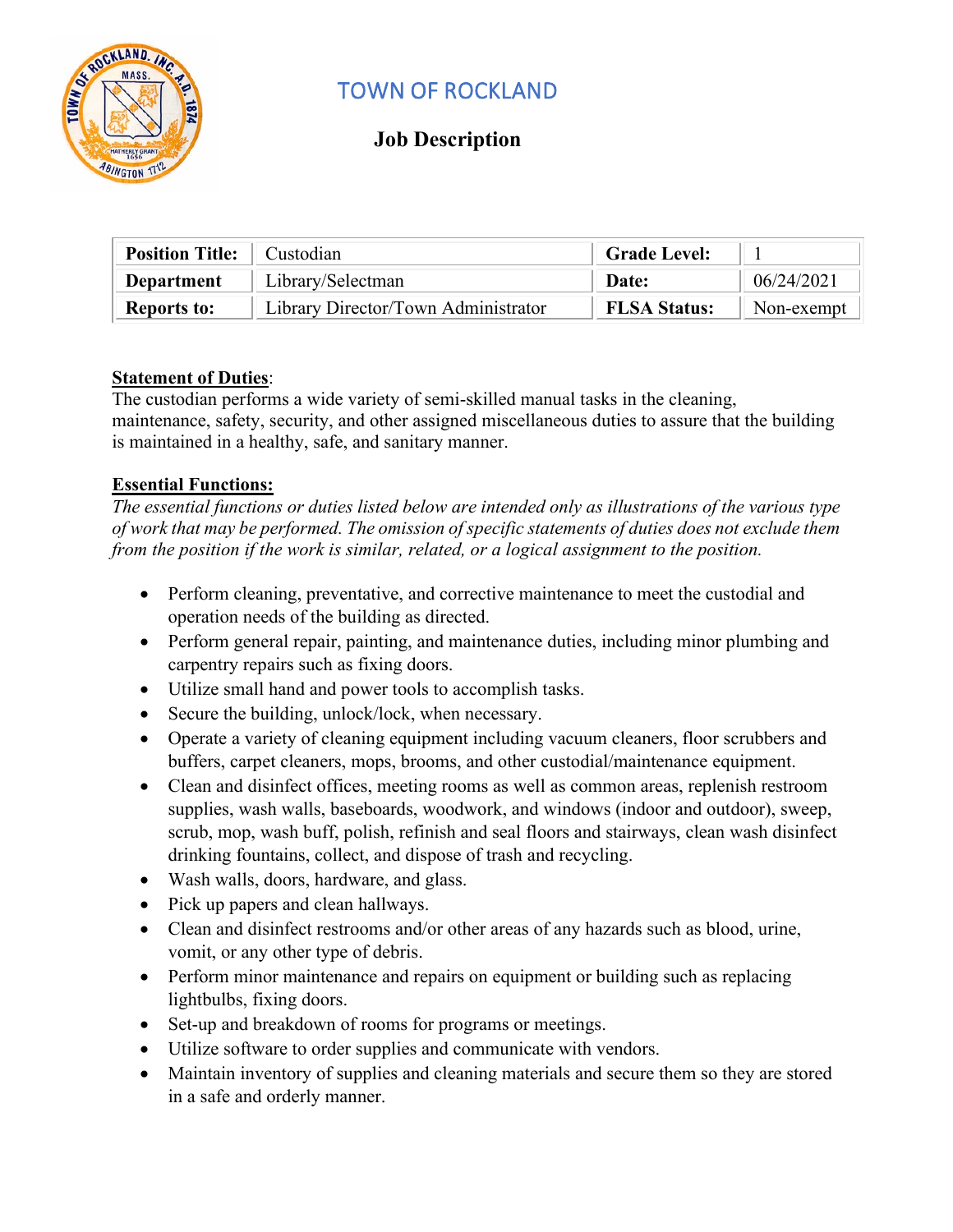- Inspect building for safety, fire, and sanitary hazards.
- Responds as Emergency Personnel due to inclement weather such as snow, rain, or other natural occurrences. Employee must be able to work during non-regularly scheduled weekdays and or on weekends as needed.
- During the fall months, removes leaves and debris.
- During winter months, utilized snow blower and or shovel to remove snow and ice from all walkways and stairs; apply sand and salt to surfaces as needed.
- Report damages, acts of vandalism or potential problems to Administration.
- Create and maintain, in consultation with the Department Head, regular maintenance cycles.
- Perform other special work projects and or other related duties as assigned.

**Supervision Required**: Works under supervision of the general supervision of the Library Director or designee to whom problems and questions are directed. Also expected to be a selfstarter who uses his/her own initiative to complete both routine and detailed tasks.

**Supervisory Responsibility**: Work does not normally include any supervisory responsibility.

**Confidentiality**: The employee may have access to confidential information such as department and client records in accordance with the State Public Records Law.

**Accountability**: Attention to detail is important due to the nature of the type of work performed. Employee is expected to use judgement in selecting the most appropriate procedure or method to apply in a particular situation.

**Judgment**: Numerous standardized practices, procedures or general instructions govern the work performed and, in some cases, may require additional interpretation. Judgment is needed to locate, select and apply the most pertinent practice or procedure, regulation or guideline.

**Complexity**: The work consists of a variety of duties which generally follow standardized practices, procedures, regulations, or guidelines. The sequence of work and/or the procedures followed vary according to the nature of the transaction and/or the information involved, or sought, in a particular situation.

**Nature and Purpose of Public Contact**: Relationships with co-workers and the public involving explanation, discussion of procedures or resolve operating problems. Employees are expected to act with courtesy, tact, and diplomacy in working with others and resolving issues.

#### **Recommended Minimum Qualifications:**

Education and Experience: High School Diploma or equivalent, experience in Microsoft Word and Excel spreadsheets and two (2) years of custodial or maintenance work experience preferably in a library or office setting.

Special Requirements: None.